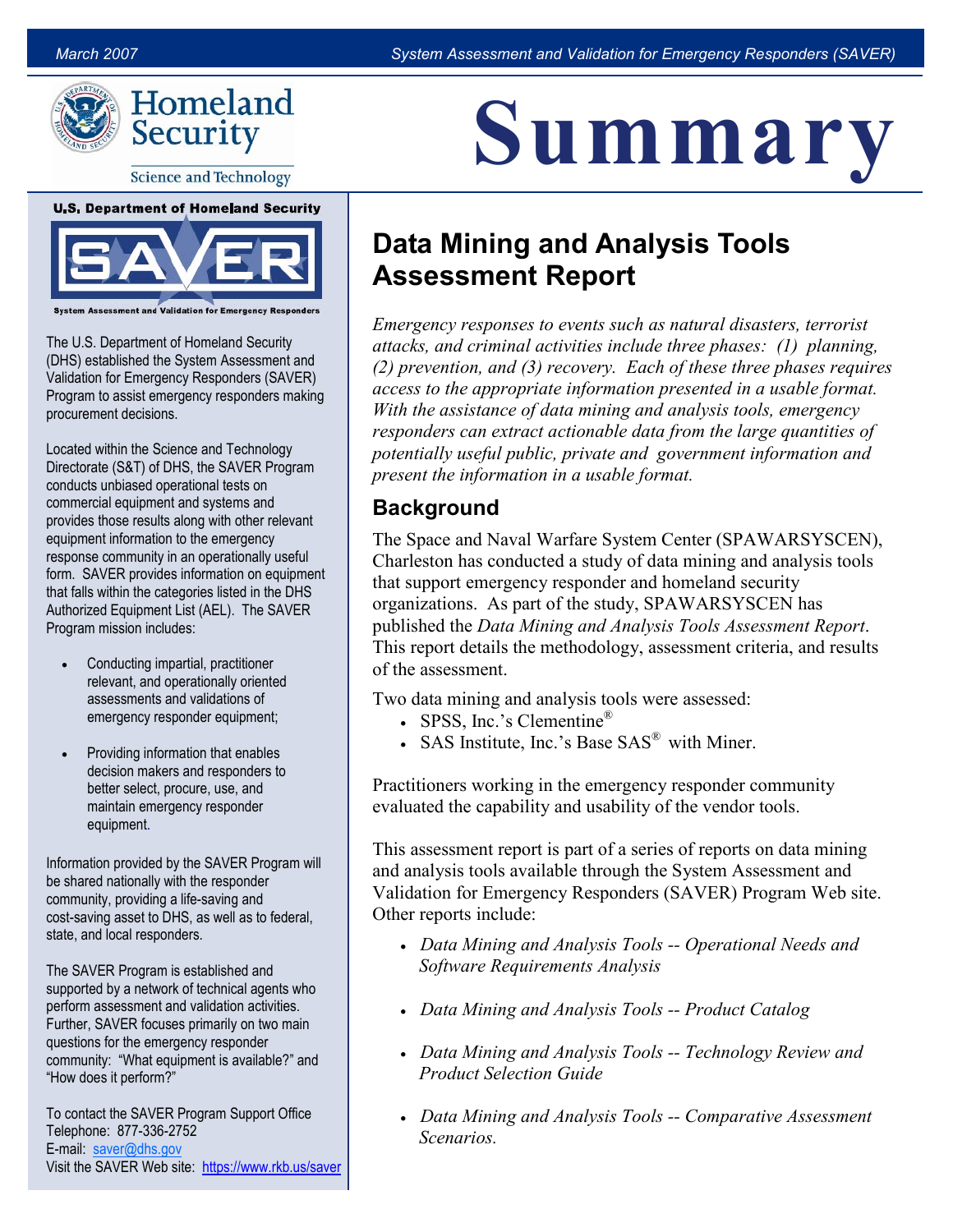#### Assessment

#### Methodology

 questionnaire, developing an assessment The data mining and analysis tools assessment consisted of administering a practitioner scenario, developing an assessment plan and test procedures, conducting the assessment, and analyzing the results. The Interagency Center for Applied Homeland Security Technology (ICASHT) hosted the hardware setup at the Department of Homeland Security Technical Evaluation Center (DHS/TEC).

#### Execution

The assessment team identified emergency responders with specialization in data mining and data analysis. Three practitioners from different jurisdictions and different states with over 20 years combined experience in data mining and analysis tools participated in the assessment as evaluators. Their backgrounds included state and federal law enforcement and federal counterterrorism. Each evaluator volunteered their time to complete the training and assessment.

#### Criteria

 assessment categories—usability and capability, to evaluate each data mining and The data mining and analysis tools assessment Utilized two of the SAVER Program analysis tool. In addition, cost information was gathered during the assessment. Since deployability depends upon the agency's hardware setup, and an agency's information technology department determines maintainability, these categories were not assessed.

#### Assessment Results

 SPSS, Inc.'s Clementine and SAS Institute, over a 15-day period in August and Two data mining and analysis tools, Inc.'s Base SAS with Miner, were assessed September 2006.

 analysis. Capability and usability was as-The assessment results were divided into the areas of data preparation, data mining and analysis, and data visualization for sessed for each of these categories, and the results are depicted in charts contained within this report.

Of the two tools assessed, the following was found:

- SAS with Miner scored higher for data preparation usability.
- SAS with Miner scored slightly higher for data mining and analysis capability, but Clementine was more usable.
- Clementine scored higher for data visualization, usability, and capability.

Figures 1 and 2 show the overall usability and capability for data mining and analysis. Results of data preparation and data visualization for analysis are contained in the report.

### Conclusion

Data mining tools need to be usable, capable, and affordable for emergency responders. This report documents the results of a repeatable data mining and analysis tools assessment for two data mining and analysis tools.

 Each tool had the following strengths: The results validated that SPSS, Inc.'s Clementine and SAS Institute, Inc.'s Base SAS with Miner can operate in a simulated emergency response environment.

• SAS Institute, Inc.'s Base SAS with Miner's usability during data preparation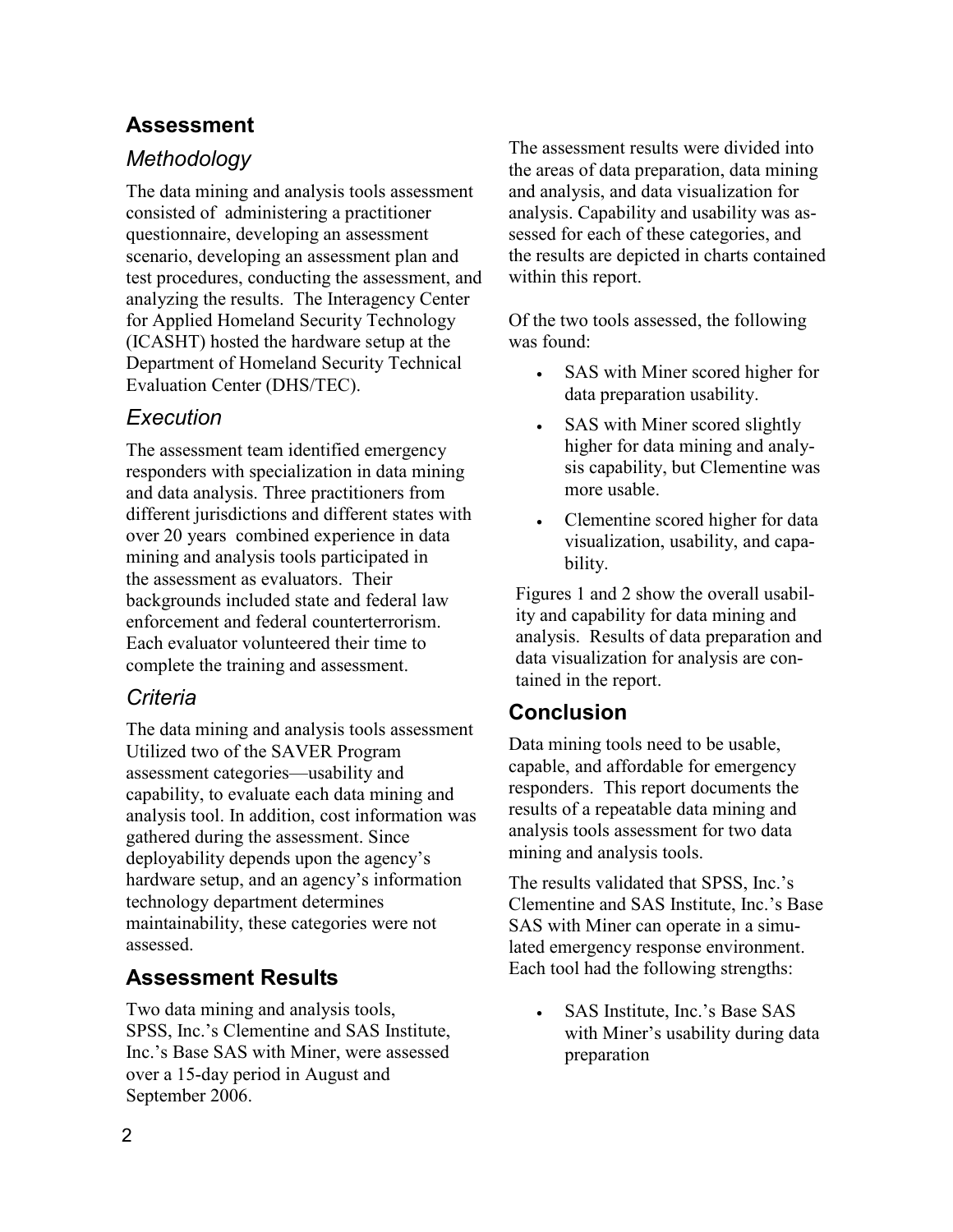data mining and analysis and data • SPSS, Inc's Clementine's usability for visualization.

 assessment can be applied to a data mining and As for any software purchase, the purchasing organization should work closely with selected vendors to evaluate the software in their environment using their data and data analysts. Each organization's operational needs will vary, and the software tool(s) that meet those needs will vary from organization to organization. The processes used during this

analysis tools assessment conducted by an emergency response agency.

series can be found at https://www.rkb.us/saver currently being assessed by the SAVER Pro-The full Data Mining and Analysis Tools Assessment Report and associated reports in the as well as information on other equipment gram.



Figure 1. Results for Data Mining and Analysis Usability